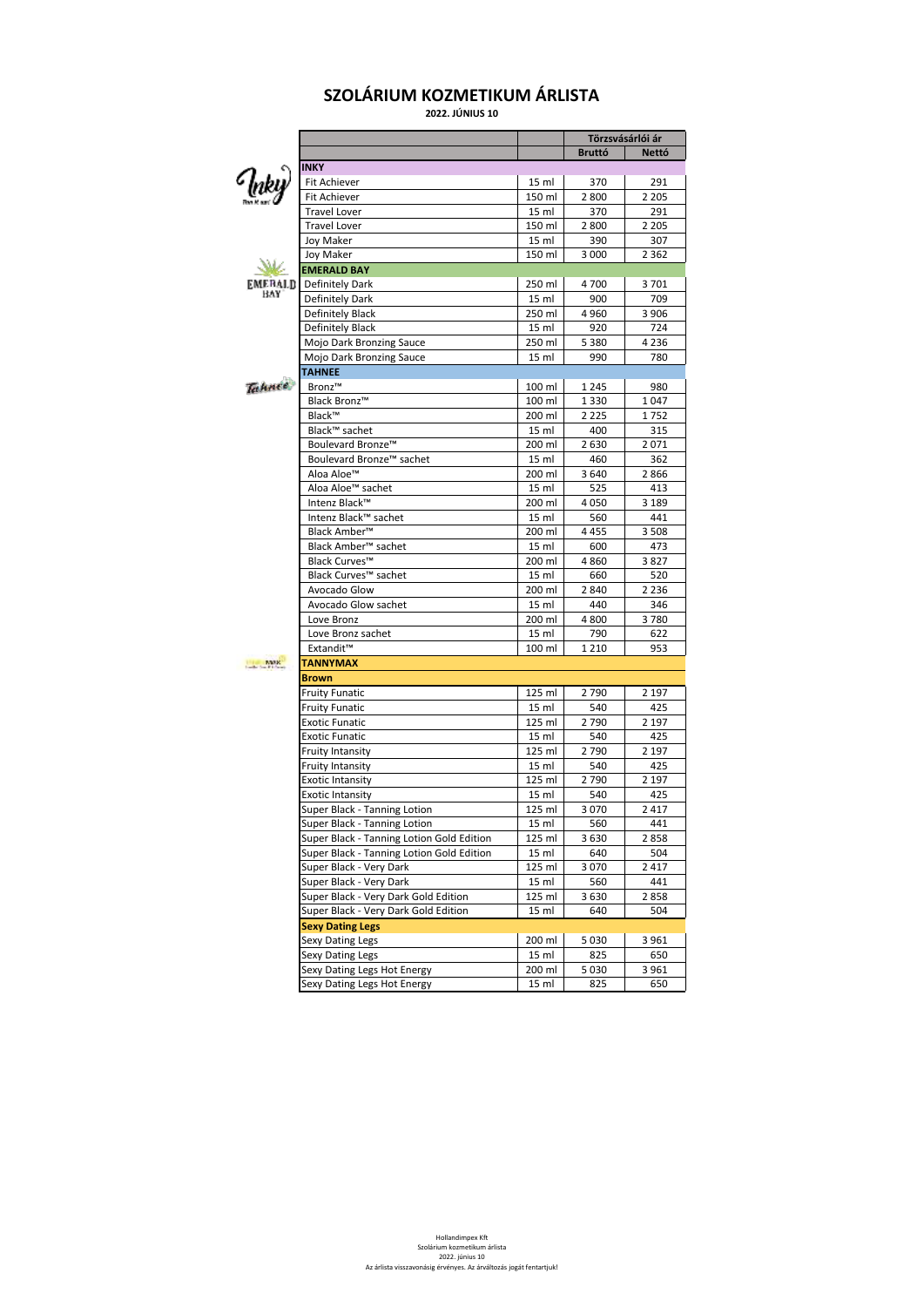|                                                |                 | Törzsvásárlói ár |                |
|------------------------------------------------|-----------------|------------------|----------------|
|                                                |                 | <b>Bruttó</b>    | <b>Nettó</b>   |
| <b>BROWN SUGAR</b>                             |                 |                  |                |
| ÚJ Double Dark Wild Side 400X                  | 400 ml          | 14 300           | 11 260         |
| 5090200305500<br>ÚJ Double Dark Wild Side 400X | 221 ml          | 9 0 0 0          | 7087           |
| ÚJ Double Dark Wild Side 400X                  | 22 ml           | 1850             | 1457           |
| Double Dark Raspberry Cream 400X               | 400 ml          | 14 300           | 11 260         |
| Double Dark Raspberry Cream 400X               | 221 ml          | 9 0 0 0          | 7087           |
| Double Dark Raspberry Cream 400X               | 22 ml           | 1850             | 1457           |
| Double Dark Peaches & Cream 400X               | 400 ml          | 14 300           | 11 260         |
| Double Dark Peaches & Cream 400X               | 221 ml          | 9 0 0 0          | 7087           |
| Double Dark Peaches & Cream 400X               | $22$ ml         | 1850             | 1457           |
| Double Dark Strawberries 400X                  | 400 ml          | 14 300           | 11 260         |
| Double Dark Strawberries 400X                  | 221 ml          | 9 0 0 0          | 7087           |
| Double Dark Strawberries 400X                  | $22$ ml         | 1850             | 1457           |
| Double Dark Chocolate Martini 400X             | 400 ml          | 14 300           | 11 260         |
| Double Dark Chocolate Martini 400X             | 221 ml          | 9 0 0 0          | 7087           |
| Double Dark Chocolate Martini 400X             | 22 ml           | 1850             | 1457           |
| Double Dark Black Chocolate 400x               | 400 ml          | 14 300           | 11 260         |
| Double Dark Black Chocolate 400x               |                 |                  |                |
|                                                | 22 ml           | 1850             | 1457           |
| Double Dark Coconut Cream 400x                 | 400 ml          | 14 300           | 11 260<br>1457 |
| Double Dark Coconut Cream 400x                 | 22 ml           | 1850             |                |
| Double Dark Moccachino 400X                    | 400 ml          | 14 300           | 11 260         |
| Double Dark Moccachino 400X                    | 221 ml          | 9 0 0 0          | 7087           |
| Double Dark Moccachino 400X                    | 22 ml           | 1850             | 1457           |
| Double Dark Banana Cream 400X                  | 400 ml          | 14 300           | 11 260         |
| Double Dark Banana Cream 400X                  | 221 ml          | 9 0 0 0          | 7087           |
| Double Dark Banana Cream 400X                  | 22 ml           | 1850             | 1457           |
| Eternal Youth Red Light 2in1                   | 400 ml          | 12 100           | 9528           |
| Eternal Youth Red Light 2in1                   | 22 ml           | 1460             | 1 1 5 0        |
| Hawaiiana Haze 300x                            | 400 ml          | 12 740           | 10 0 31        |
| Hawaiiana Haze 300x                            | 22 ml           | 1660             | 1 3 0 7        |
| <b>Black Agave Especial 200x</b>               | 400 ml          | 11 460           | 9024           |
| <b>Black Agave Especial 200x</b>               | 221 ml          | 8 0 0 0          | 6 2 9 9        |
| Black Agave Especial 200x                      | 22 ml           | 1660             | 1 3 0 7        |
| Black Honey 200x                               | 400 ml          | 11 460           | 9024           |
| Black Honey 200x                               | 22 ml           | 1 3 9 0          | 1094           |
| <b>Black Chocolate 200x</b>                    | 400 ml          | 12 470           | 9819           |
| <b>Black Chocolate 200x</b>                    | 22ml            | 1660             | 1 3 0 7        |
| <b>Black Chocolate Coconut 200x</b>            | 400 ml          | 12 470           | 9819           |
| <b>Black Chocolate Coconut 200x</b>            | 22 ml           | 1660             | 1 3 0 7        |
| White Chocolate testápoló                      | 530 ml          | 7000             | 5 5 1 2        |
| <b>TAN ASZ U</b>                               |                 |                  |                |
| ÚJ Strawberry Margarita 400X                   | 400 ml          | 14 300           | 11 260         |
| ÚJ Strawberry Margarita 400X                   | 221 ml          | 9 0 0 0          | 7087           |
| ÚJ Strawberry Margarita 400X                   | 22 ml           | 1850             | 1457           |
| Champagne Stardust 400X                        | 400 ml          | 21 500           | 16929          |
| Champagne Stardust 400X                        | 221 ml          | 14 500           | 11417          |
| Champagne Stardust 400X                        | 22 ml           | 2 5 3 0          | 1992           |
| Tiki Tequila 400X                              | 400 ml          | 14 300           | 11 260         |
| Tiki Tequila 400X                              | 221 ml          | 9 0 0 0          | 7087           |
|                                                |                 |                  |                |
|                                                |                 |                  | 1457           |
| Tiki Tequila 400X                              | 22 ml           | 1850             |                |
| Yachts & Shots 400X                            | 400 ml          | 14 300           | 11 260         |
| Yachts & Shots 400X                            | 221 ml          | 9 0 0 0          | 7087           |
| Yachts & Shots 400X                            | 22 ml           | 1850             | 1457           |
| Midnight Maui 400 X                            | 400 ml          | 14 300           | 11 260         |
| Midnight Maui 400 X                            | 22 ml           | 1850             | 1457           |
| Beach Black Rum 400X                           | 400 ml          | 14 300           | 11 260         |
| Beach Black Rum 400X<br>Beach Black Rum 400X   | 221 ml<br>22 ml | 9 0 0 0<br>1850  | 7087<br>1457   |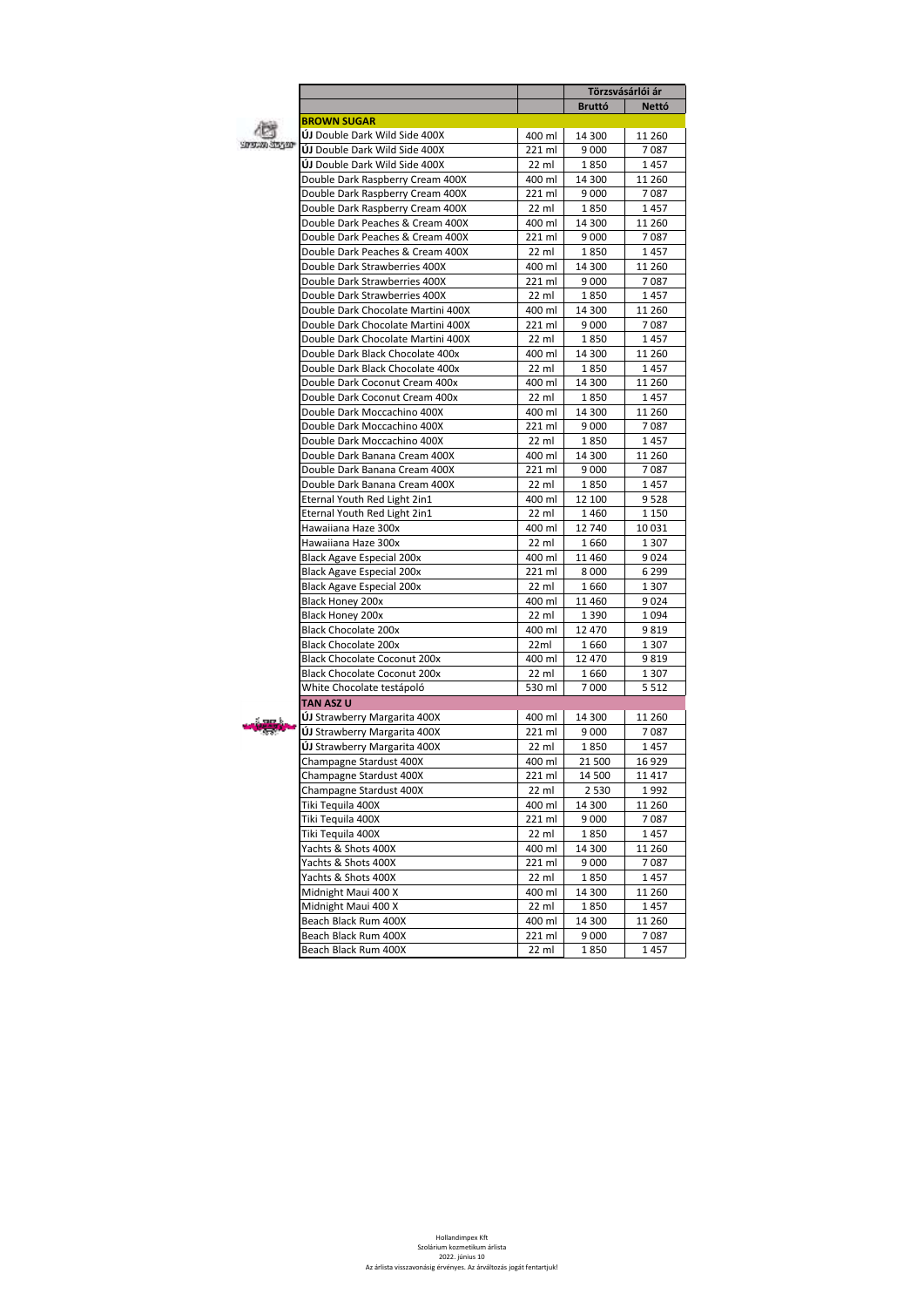|          |                                |                  | Törzsvásárlói ár |              |  |  |  |
|----------|--------------------------------|------------------|------------------|--------------|--|--|--|
|          |                                |                  | <b>Bruttó</b>    | <b>Nettó</b> |  |  |  |
| De Kalan | <b>SUN SOLAR</b>               |                  |                  |              |  |  |  |
|          | Bronz                          | 150 ml           | 2635             | 2075         |  |  |  |
|          | Bronz                          | 12 ml            | 260              | 205          |  |  |  |
|          | Plus                           | 150 ml           | 2 3 1 5          | 1823         |  |  |  |
|          | Plus                           | 12 ml            | 240              | 189          |  |  |  |
|          | Slim                           | 150 ml           | 1950             | 1535         |  |  |  |
|          | Slim                           | $12$ ml          | 200              | 157          |  |  |  |
|          | <b>Fit IRON</b>                | 150 ml           | 2 3 5 5          | 1854         |  |  |  |
|          | AnyTan                         |                  |                  |              |  |  |  |
|          | ÚJ Brutal Brown Mango          | 250 ml           | 7 2 4 0          | 5 7 0 1      |  |  |  |
|          | <b>ÚJ</b> Brutal Brown Mango   | 20 ml            | 700              | 551          |  |  |  |
|          | Pink Sugar Brutal Dark         | 250 ml           | 6050             | 4764         |  |  |  |
|          | Pink Sugar Brutal Dark         | $20$ ml          | 700              | 551          |  |  |  |
|          | Every Body Legs 400x           | 250 ml           | 5780             | 4551         |  |  |  |
|          | Every Body Legs 400x           | 20 <sub>ml</sub> | 605              | 476          |  |  |  |
|          | Every Body Tanning lotion 400x | 250 ml           | 5780             | 4551         |  |  |  |
|          | Every Body Tanning lotion 400x | 20 ml            | 605              | 476          |  |  |  |
|          | Every Body After Lotion        | 500 ml           | 4470             | 3520         |  |  |  |
|          | <b>Hyaluron Gold Face</b>      | 50 ml            | 3815             | 3 0 0 4      |  |  |  |
|          | <b>Hyaluron Gold Face</b>      | 5 <sub>m</sub>   | 510              | 402          |  |  |  |
|          | Super Dark Man                 | 250 ml           | 5 2 6 0          | 4 1 4 2      |  |  |  |
|          | Super Dark Man                 | 20 ml            | 550              | 433          |  |  |  |
|          | Caramel                        | 250 ml           | 4 2 5 0          | 3 3 4 6      |  |  |  |
|          | Caramel                        | 20 ml            | 440              | 346          |  |  |  |
|          | Girls Black Code               | 250 ml           | 5 2 6 0          | 4 1 4 2      |  |  |  |
|          | Girls Black Code               | 20 ml            | 560              | 441          |  |  |  |
|          | Hyaluron S. Gel                | 250 ml           | 5 3 1 0          | 4 1 8 1      |  |  |  |
|          | Hyaluron S. Gel                | 20 ml            | 560              | 441          |  |  |  |
|          | Summer Flirt                   | 250 ml           | 4 2 5 0          | 3 3 4 6      |  |  |  |
|          | Summer Flirt                   | 20 ml            | 440              | 346          |  |  |  |
|          | Madame                         | 250 ml           | 5 5 5 0          | 4 3 7 0      |  |  |  |
|          | Madame                         | 20 ml            | 640              | 504          |  |  |  |
|          | <b>Purple Sunset</b>           | 500 ml           | 4 600            | 3622         |  |  |  |
|          | <b>Juicy Summer</b>            | 250 ml           | 4860             | 3827         |  |  |  |
|          | <b>Juicy Summer</b>            | 20 ml            | 560              | 441          |  |  |  |
|          | After Sun                      | 1000 ml          | 4470             | 3520         |  |  |  |
|          | After Sun                      | 500 ml           | 2895             | 2 2 8 0      |  |  |  |
|          | <b>ART OF SUN</b>              |                  |                  |              |  |  |  |
|          | Tan-x-press 2in1               | 10 <sub>ml</sub> | 2 4 9 0          | 1961         |  |  |  |
|          | <b>HYBRID COSMETIC</b>         |                  |                  |              |  |  |  |
|          | C2 Concentrate                 | 150 ml           | 6 2 5 0          | 4921         |  |  |  |
|          | C2 Concentrate                 | 15 ml            | 625              | 492          |  |  |  |
|          | C2 Intensifier                 | 250 ml           | 5750             | 4528         |  |  |  |
|          | C2 Intensifier                 | 12 ml            | 570              | 449          |  |  |  |
|          | <b>SARA BEAUTY SPA</b>         |                  |                  |              |  |  |  |
|          | Aloe Vera Gél                  | 250 ml           | 1960             | 1543         |  |  |  |
|          | Bambusz & Zöld Tea Krém        | 250 ml           | 1500             | 1 1 8 1      |  |  |  |

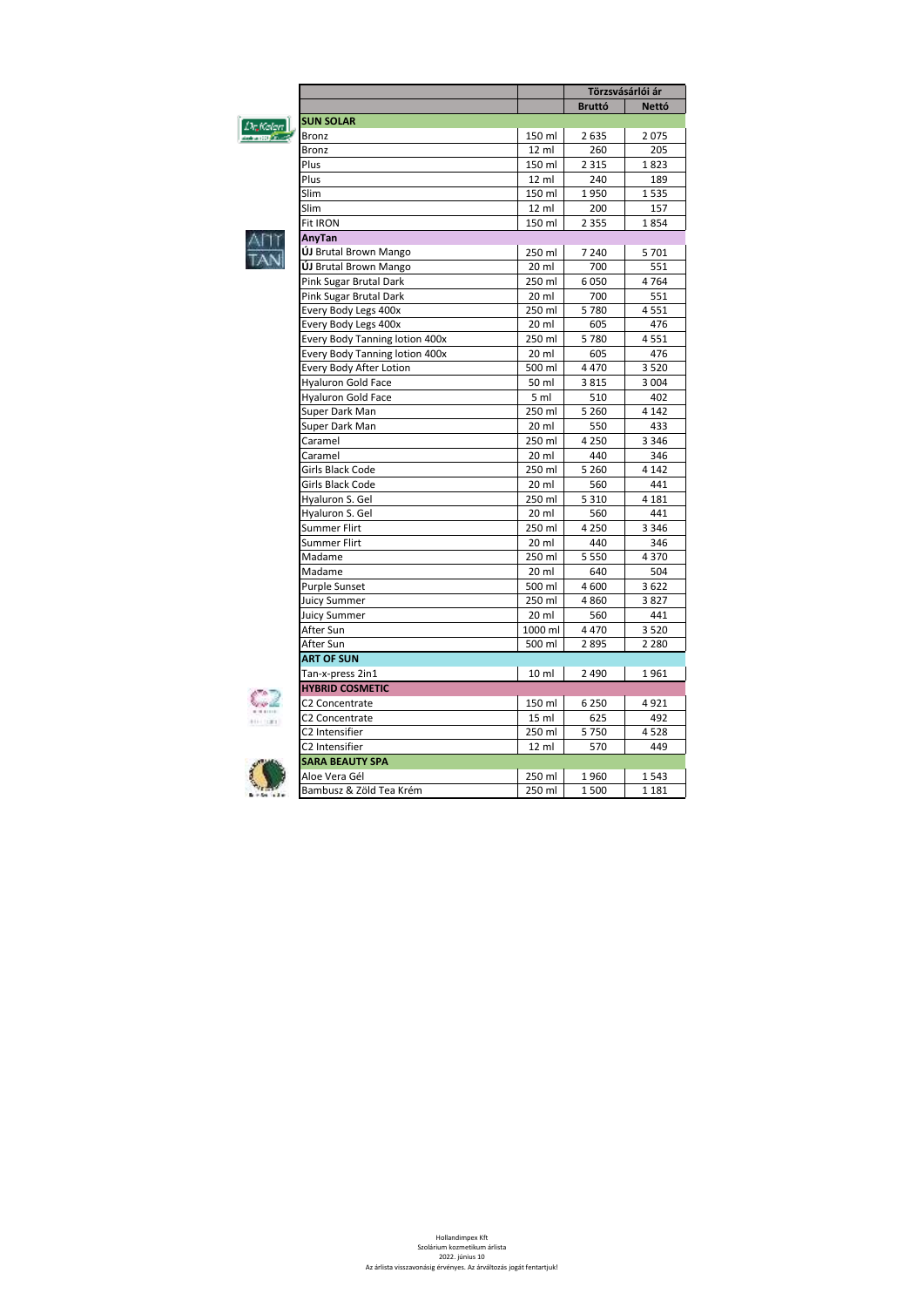$\blacksquare$ 

|                                      |                  | Törzsvásárlói ár |              |
|--------------------------------------|------------------|------------------|--------------|
|                                      |                  | <b>Bruttó</b>    | <b>Nettó</b> |
| <b>SOLEO</b>                         |                  |                  |              |
| Sandy Candy                          | 150 ml           | 4 4 8 0          | 3528         |
| Sandy Candy                          | 15 ml            | 500              | 394          |
| Orange Cake                          | 150 ml           | 4 4 8 0          | 3528         |
| Orange Cake                          | 15 ml            | 500              | 394          |
| Hello Sun                            | 150 ml           | 4480             | 3528         |
| Hello Sun                            | 15 ml            | 500              | 394          |
| <b>Bubble Gum</b>                    | 150 ml           | 4620             | 3638         |
| <b>Bubble Gum</b>                    | 15 ml            | 580              | 457          |
| Jungle Fruit                         | 150 ml           | 4620             | 3638         |
| Jungle Fruit                         | 15 ml            | 580              | 457          |
| Summer Night                         | 150 ml           | 4760             | 3748         |
| Summer Night                         | 15 ml            | 650              | 512          |
| <b>Sunset Time</b>                   | 150 ml           | 4760             | 3748         |
| <b>Sunset Time</b>                   | 15 ml            | 650              | 512          |
| <b>Tingle Bell</b>                   | 150 ml           | 5770             | 4543         |
| <b>Tingle Bell</b>                   | 15 <sub>m</sub>  | 740              | 583          |
| Surf                                 | 150 ml           | 4480             | 3528         |
| Surf                                 | 15 ml            | 640              | 504          |
| City                                 | 150 ml           | 5770             | 4543         |
| City                                 | 15 ml            | 740              | 583          |
| <b>Black Pearl</b>                   | 150 ml           | 6720             | 5 2 9 1      |
| <b>Black Pearl</b>                   | 15 ml            | 930              | 732          |
| <b>Black Bronzer</b>                 | 150 ml           | 7700             | 6063         |
| Black Bronzer                        | 15 ml            | 1070             | 843          |
| <b>Black Espresso</b>                | 150 ml           | 6440             | 5071         |
| <b>Black Espresso</b>                | 15 ml            | 870              | 685          |
| Hunter                               | 150 ml           | 6720             | 5 2 9 1      |
| Hunter                               | 15 ml            | 970              | 764          |
| I Want                               | 150 ml           | 5770             | 4543         |
| I Want                               | 15 ml            | 800              | 630          |
| Chic!                                | 150 ml           | 6090             | 4795         |
| Chic!                                | 15 <sub>m</sub>  | 870              | 685          |
| Wow!                                 | 150 ml           | 6440             | 5071         |
| Wow!                                 | 15 ml            | 940              | 740          |
| So Glam                              | 150 ml           | 6020             | 4740         |
| So Glam + So Moist dupla tasak       | $15 + 15$        | 1 1 5 0          | 906          |
| I'm So Famous                        | 150 ml           | 6690             | 5 2 6 8      |
| I'm So Famous + So Mosit dupla tasak | 15+15 ml         | 1 1 8 0          | 929          |
| Lovely Legs                          | 135 ml           | 6690             | 5 2 6 8      |
| Lovely Legs                          | 10 <sub>ml</sub> | 700              | 551          |
| Excited                              | 150 ml           | 7030             | 5 5 3 5      |
| Excited                              | 15 ml            | 1 2 5 0          | 984          |
| So Moist                             | 150 ml           | 4050             | 3 1 8 9      |
| Collagen Accelerator                 | 200 ml           | 8 0 4 0          | 6 3 3 1      |
| Collagen Accelerator                 | 15 ml            | 1 000            | 787          |
| <b>Beauty Face Accelerator</b>       | 15 ml            | 1670             | 1 3 1 5      |
| Hybrid Collagen Bronzer              | 200 ml           | 9 3 0 0          | 7323         |
| Hybrid Collagen Bronzer              | 15 <sub>m</sub>  | 1 1 3 0          | 890          |
| <b>Beauty Face Bronzer</b>           | 15 ml            | 1810             | 1425         |